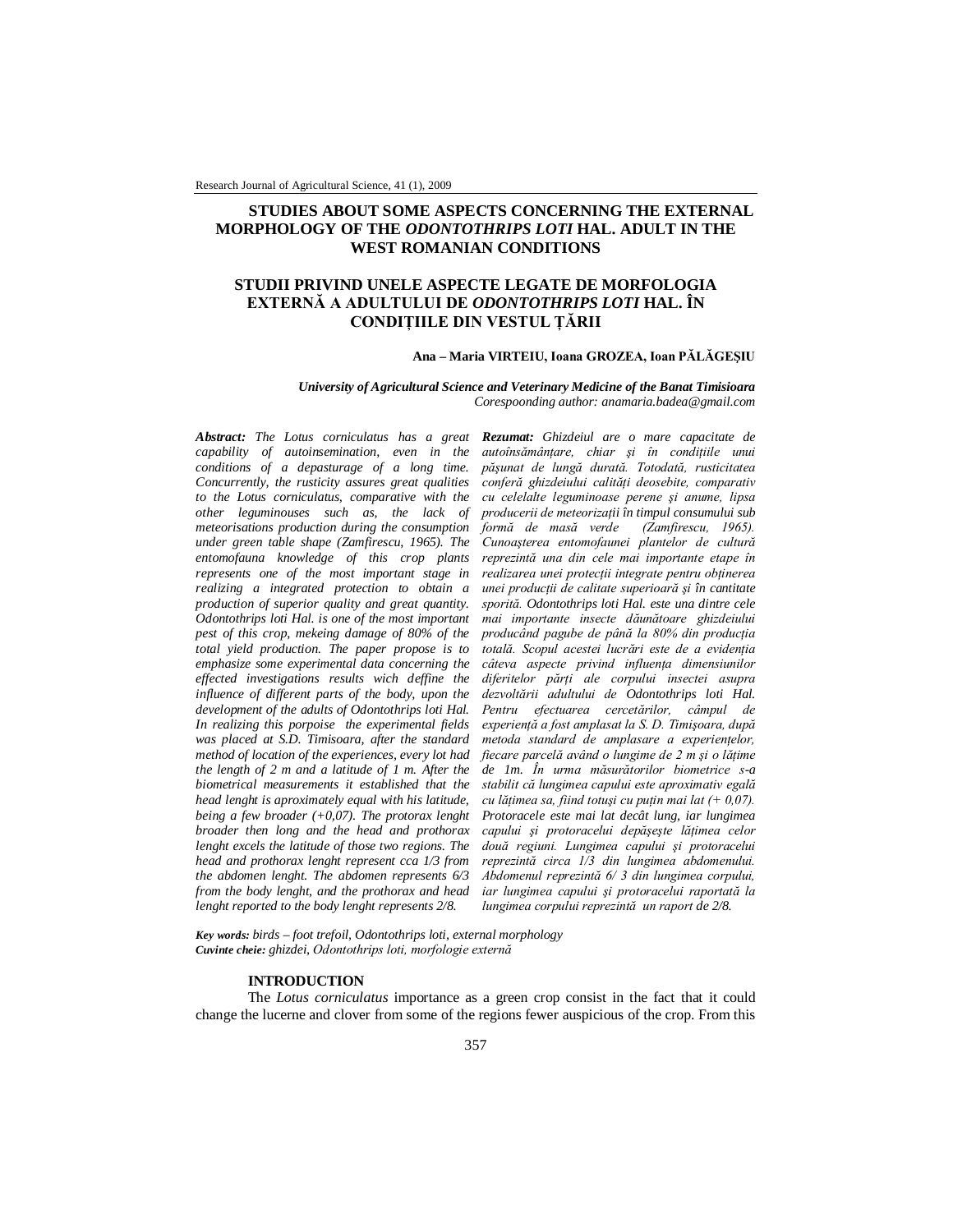point of view, the opinion of many explorers is unanimous, so that the *Lotus corniculatus* is a leguminous with the greatest adaptability at the distinct weather conditions and soil: drought, high humidity, acid or superficial soils, salts or with a low fertility, stubbed fields etc (DRAGOMIR, 1981; VARGA, 1998).

The *Lotus corniculatus* has a great capability of autoinsemination, even in the conditions of a depasturage of a long time. Concurrently, the rusticity assures great qualities to the *Lotus corniculatus,* comparative with the other leguminouses such as, the lack of meteorisations production during the consumption under green table shape (ZAMFIRESCU, 1965).

## **MATERIAL AND METHODS:**

The experimental fields in realizing the ecological and biological investigations was placed at S.D. Timisoara, after the standard method of location of the experiences, every lot had the length of 2 m and a latitude of 1 m. In identifying all the larvae stages was constructed an ironwork and every lot was secluded with a catch mull. Also it was a distance of 4 m amoung the repetitions (figure 1) (BADEA, 2008).



Figure 1. The scheme of the experimental field for the bioecological researches at S.D.Timişoara

In studying the *Lotus corniculatus* thrips biology (*Odontothrips loti* Hal.) the samples collecting was made during a period of 20 days, with o collecting periodicity at every 48 hours.

## **RESULTS AND DISCUSSIONS:**

After study the speciality literature concerning the morphology, biology and ecology of the *Odontothrips loti* Hal. [KNECHTEL (1951), LEWIS (1973, 1997), PERJU (1993, 1999), MORITZ (2000), LACASA PLASENCIA (1996), BADEA (2005, 2007 a, b)], it concluded that in pedoclimatical conditiones of the West Plain of Romania and at the national level weren't effected complex investigations on the *Lotus corniculatus* main pests.

In this content are presented the effected investigations results wich deffine the influence of different parts of the body, upon the development of the adults of *Odontothrips loti* Hal.

According to the obtained data it results that the species *Odontothrips loti* Hal has a head length almost equal to its width. But the head is a bit wider  $(+ 0.07)$ . The prothorax is wider than longer. The length of the head and of the prothorax overpasses the width of these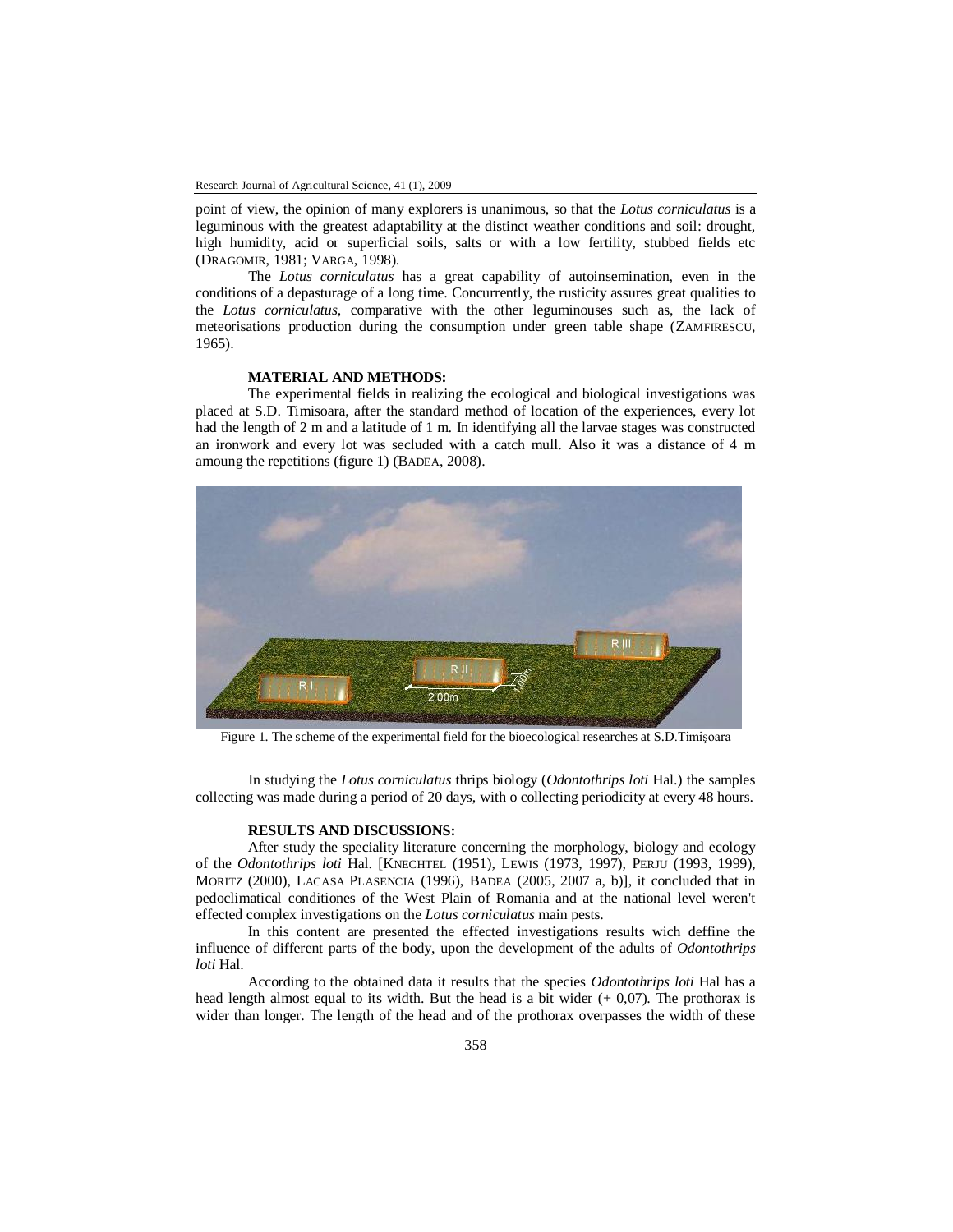two regions. The head and the prothorax taken together are longer than the width of these regions. The length of the head and of the prothorax taken together represents one third of the abdomen length. The length of the head and of the prothorax as compared with the length of the body shows a ratio of 2/8 in favour of the abdomen. The length of the abdomen represents the largest part of the body the ratio being of 6/3. The body is longer than the abdomen with about  $1/3$ .

*Table 1*

| Nr. crt. | Ratio between<br>dimensions                                                   | Lenght | Lenght | Width | r      |
|----------|-------------------------------------------------------------------------------|--------|--------|-------|--------|
| 1.       | Head lenght / head<br>latitude                                                | 0,138  |        | 0,139 | 0,9928 |
| 2.       | Prothorax lenght/<br>prothorax latitude                                       | 0,187  |        | 0,236 | 0,7923 |
| 3.       | Head lenght $+$<br>prothorax lenght /<br>head latitude+<br>prothorax latitude | 0,325  |        | 0,375 | 0,8666 |
| 4.       | Head lenght +<br>prothorax lenght /<br>abdomen lenght                         | 0,325  | 0,948  |       | 0,3428 |
| 5.       | Head lenght $+$<br>prothorax lenght /<br>body lenght                          | 0,325  | 1,532  |       | 0,2121 |
| 6.       | abdomen lenght /<br>body lenght                                               | 0,948  | 1,532  |       | 0,6187 |
| 7.       | body lenght /<br>abdomen lenght                                               | 1,532  | 0,948  |       | 1,6160 |

The ratio between some body dimensiones settled after the effectuation of the *Odontothrips loti* Hal. adults biometrics measures

The original ratios, established among the different parts of the body, can be taken into consideration when describing the *Odontothrips loti* Hal adult (figure 2).

To point out the existence of connections among the different dimensions of the body of the *Odontothrips loti* Hal adult the statistical interpretation of the obtained data was taken into consideration.

After the carrying out the biometrical measurements on the adult insects the obtained data show that the statistical information is homogeneous (table 2, columns 6-8). Therefore the appliance of other statistical analysis methods is permitted.

| able |  |
|------|--|
|      |  |

|       | The relation occurrent and religiously office outer overy parts of the outstanding four flam addition |                      |          |               |                    |          |                          |     |                  |         |       |
|-------|-------------------------------------------------------------------------------------------------------|----------------------|----------|---------------|--------------------|----------|--------------------------|-----|------------------|---------|-------|
| Model |                                                                                                       | R                    | Adjusted | Std. Error of |                    |          | <b>Change Statistics</b> |     |                  | Durbin- |       |
|       | R                                                                                                     | Square               | R Square | the Estimate  | R Square<br>Change | F Change | df1                      | df2 | Sig. F<br>Change | Watson  |       |
|       | А                                                                                                     |                      |          |               |                    |          |                          |     |                  |         | 10    |
|       |                                                                                                       | $0.997$ <sup>a</sup> | 0.995    | 0.995         | 0,014722           | 0.995    | 6280,846                 | 3   | 96               | 0.000   | 2.001 |
|       | Dradiatoral (Constant). Lung agno gafal. Lung protorgan. Lung abdom<br>$\sim$                         |                      |          |               |                    |          |                          |     |                  |         |       |

The relation between the lenght and the other body parts of the *Odontothrips loti* Hal. adults

a. Predictors: (Constant), Lung.caps.cefal, Lung.protorace, Lung.abdom<br>b. Dependent Variable: Lung.corp

b. Dependent Variable: Lung.corp

The value  $x^2 = 85.444$  (the Chi-Squar value from table 3) is determined on the basis of the series of data is compared with its table value.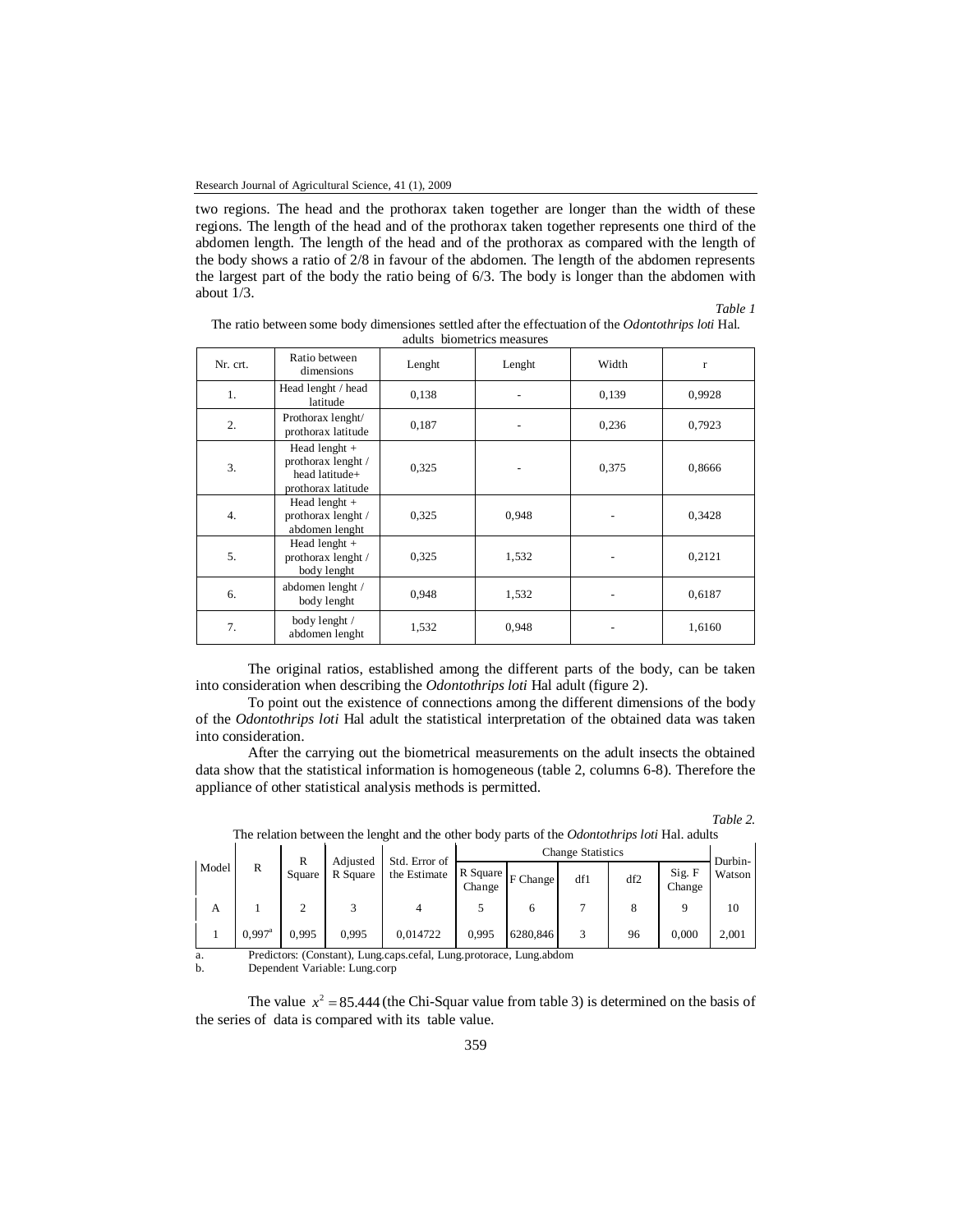In the case of the adult insects the following relation  $x_{calculated}^2 > x_{labelar}^2$  takes place that permits to conclude that the length of the body of the adults depends at length on the registered factors, but it also can be said, that there are also factors of influence of other nature.



Figure 2. *Odontothrips loti* Hal. adults (original)

*Table 3*.

| The testing of normality distribution with unparametric methods |                     |  |  |  |  |  |
|-----------------------------------------------------------------|---------------------|--|--|--|--|--|
| Lung.corp                                                       |                     |  |  |  |  |  |
| Chi-Square                                                      | 85.444 <sup>a</sup> |  |  |  |  |  |
| df                                                              | 43                  |  |  |  |  |  |
| Asymp. Sig.                                                     | 0.000               |  |  |  |  |  |

a. 44 cells (100,0%) have expected frequencies less than 5. The minimum expected cell frequency is 2,3

In order to analyse the connections among the factors proposed to be analyzed such as the length of the body, the length of the abdomen, the length of the prothorax, the length of the cephalic capsule, the Fisher (F) test has been used (see table 4., col.4).

As a result of the comparison of the value  $F_{\text{calculated}}$  with the value F from the statistical table the following relation has been obtained:

$$
F_{calculated} > F_{table \ value} \quad or \quad 6.821E3 > 4.877E3
$$

Analiza dispersională (ANOVA)<sup>b</sup>

*Table 4.*

| Model |            | Sum of Squares | df | Mean Square |         | Sig.      |
|-------|------------|----------------|----|-------------|---------|-----------|
|       | Regression | 4,084          |    | 1,361       | 6,281E3 | $0,000^a$ |
|       | Residual   | 0,021          | 96 | 0,000       |         |           |
|       | Total      | 4.105          | 99 |             |         |           |

a. Predictors: (Constant), Lung.caps.cefal, Lung.protorace, Lung.abdom

b. Dependent Variable: Lung.corp

This relation shows that the  $H_0$  hypothesis is rejected. Thus with a probability of 0.01 the length of the adult insect body depends on the other body length parameters such as the length of the abdomen, the length of the prothorax, and the length of the cephalic capsule.

The correlation coefficient (R) for the given model is 0.997 and that of dermination (Rsguare) one is 0,995. These two coefficients permit to affirm that between the length of the adult insect body and the parts of the body there is a direct very strong connection, which is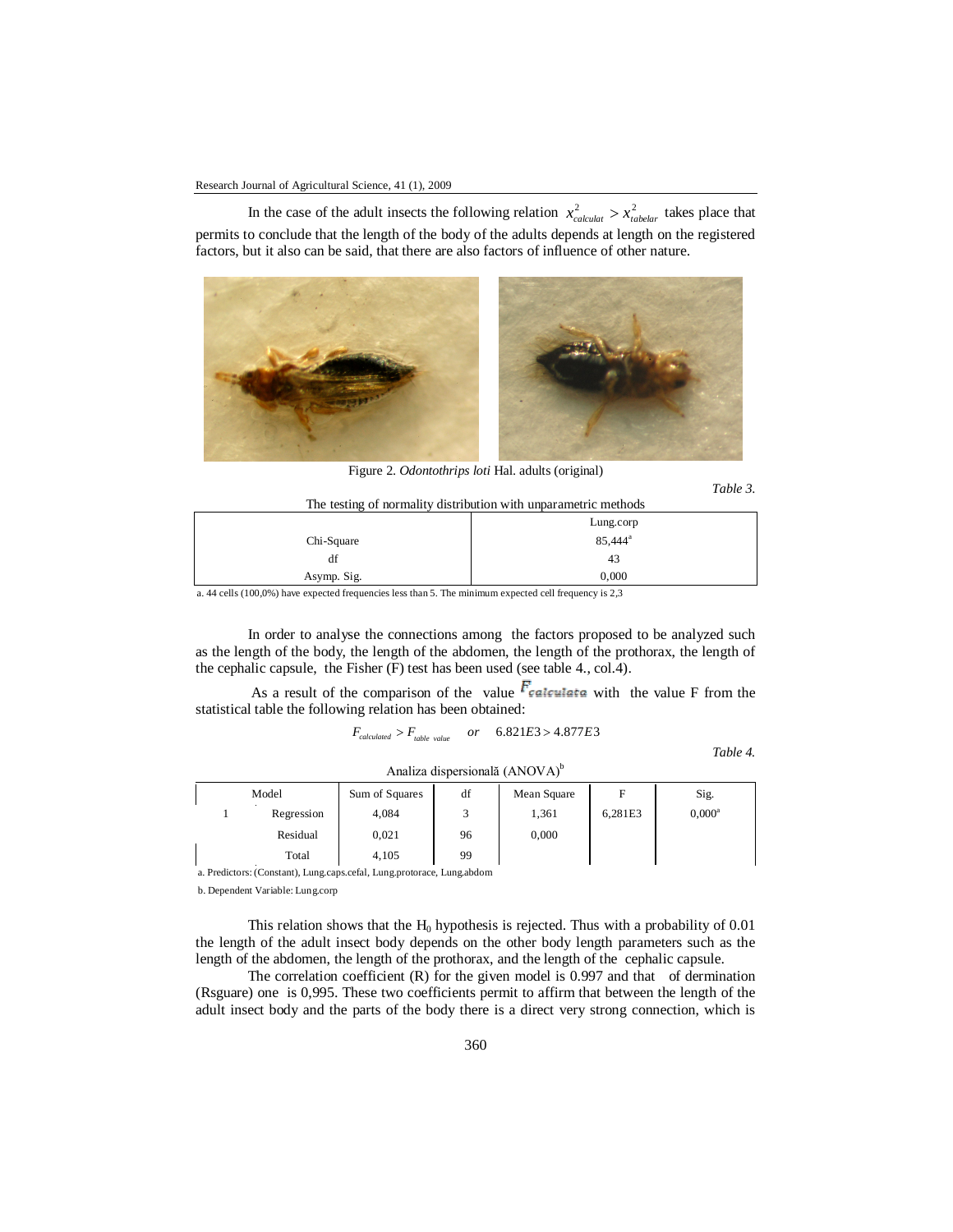#### functional.

This fact has been confirmed by the Durbin Watson coefficient, which has a value of 2.001 (table 2).

*Table 5.*

| The partial corelation matrico |                 |             |                |                 |             |  |  |
|--------------------------------|-----------------|-------------|----------------|-----------------|-------------|--|--|
|                                |                 | Body lenght | Abdomen lenght | Protorax lenght | Head lenght |  |  |
|                                | Lung.corp       | 1,000       | 0,665          | 0,022           | 0.997       |  |  |
| Pearson Correlation            | Lung.abdom      | 0,665       | 1,000          | 0,025           | 0,660       |  |  |
|                                | Lung.protorace  | 0,022       | 0,025          | 1,000           | 0,022       |  |  |
|                                | Lung.caps.cefal | 0,997       | 0,660          | 0,022           | 1,000       |  |  |
|                                | Lung.corp       |             | 0,000          | 0,415           | 0,000       |  |  |
| $Sig.$ (1-tailed)              | Lung.abdom      | 0,000       |                | 0,403           | 0,000       |  |  |
|                                | Lung.protorace  | 0,415       | 0,403          |                 | 0,414       |  |  |
|                                | Lung.caps.cefal | 0,000       | 0,000          | 0.414           | ٠           |  |  |

The partial corelation matrics

On the basis of the data from the matrix of the partial correlations (table 5) the utmost influence has the cephalic capsule as the coefficient of the partial correlation is 0.997, the other factors remaining unchanged. Another factor with a significant influence is the length of the abdomen – the correlation coefficient is 0.665. On the other hand the correlation coefficient for the length of the prothorax 0.022 (table 5) with a probability of 0.415 (the value is higher than 0.05) shows that the connection between the given factor and the resultative factor – the length of the adult insects - is weak.

To characterize the biometrical values of the insect to be studied the both the length of the cephalic capsule and mostly the length of the abdomen are very important.

### **CONCLUSIONS:**

1. The head lenght is aproximately equal with his latitude, being a few broader  $(+0,07)$ .

2. The protorax lenght broader then long and the head and prothorax lenght excels the latitude of those two regions.

3. The head and prothorax lenght represent cca 1/3 from the abdomen lenght.

4. The abdomen represents 6/3 from the body lenght, and the prothorax and head lenght reported to the body lenght represents 2/8.

5. In data base from the partial correlations matrix obtained to *Odontothrips loti* Hal. adults, the maximum of the influence appertain to the cephalic capsule lenght – the partial correlation ceofficient is of 0,997.

6. Another factor with a meaningful influence is the abdomen lenght – the correlation coefficient is of 0,665.

## **BIBLIOGRAPHY:**

- 1. BADEA ANA-MARIA, 2005 Tripsul un pericol pentru cultura ghizdeiului semincer. Măsuri de prevenire şi combatere, Rev. Agroconsultim . Buletin informativ, anul IX, nr. 3, pag.16
- 2. BADEA ANA MARIA, IOAN PĂLĂGEŞIU, IOANA GROZEA, RAMONA CHIRIŢĂ, 2007 a Cercetări privind ciclul biologic al tripsului ghizdeiului (*Odontothrips loti* hal.) în condiţiile Câmpiei Române, Agricultura Romaneasca in UE - Oportunitati si perspective, Lucr. Şt., vol. 50, nr. 2, U.S.A.M.V. "Ion Ionescu de la Brad", Ed. Ion Ionescu de la Brad, Iaşi

3. BADEA ANA – MARIA, I. PĂLĂGEŞIU, IOANA GROZEA, 2007 b - The dynamics of the birds – foot trefoil